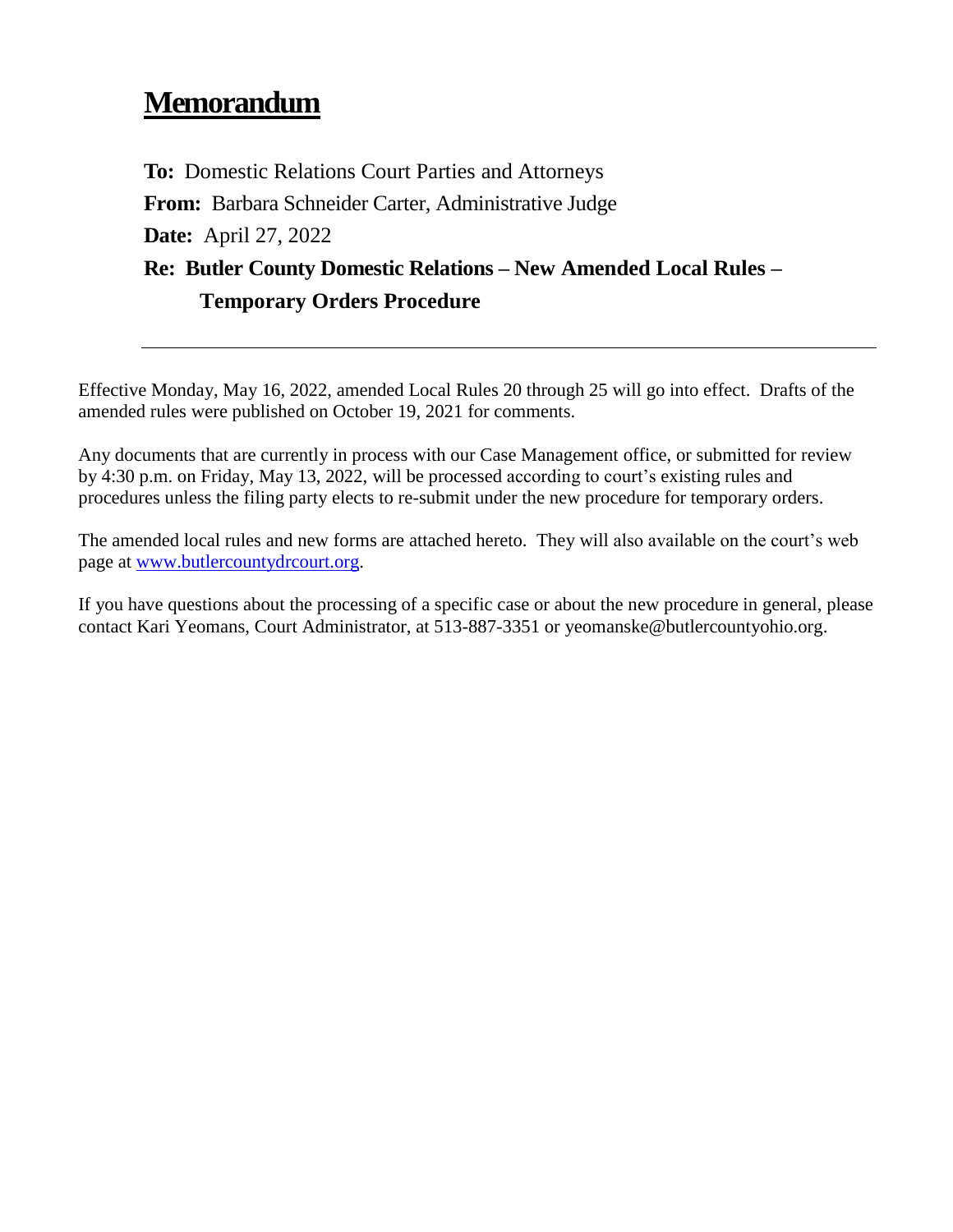## **AMENDMENTS TO THE BUTLER COUNTY DOMESTIC RELATIONS LOCAL RULES OF PROCEDURE**

**The following amendments to the Loc.R. 20 through 25** 

**Key to Proposed Amendments:** 

**1. Unaltered language appears in regular type. Example: text** 

**2. Language that has been deleted appears in strikethrough. Example: text**

**3. New language that has been added appears in underline. Example: text**

## **TITLE TWO:** *EX PARTE* **ORDERS TEMPORARY ORDERS**

**DR 20** 

**(A) TEMPORARY ORDERS WITHOUT ORAL HEARING.** Upon the filing of a divorce or legal separation action, the court may issue a temporary orders without oral hearing pursuant to Civ. R. 75(N) which may contain orders of temporary custody, child support, parenting time, and spousal support or such other orders as the court deems appropriate. Any request for temporary orders must be filed when the complaint, answer, or counterclaim is filed. Any request for temporary orders without oral hearing must be filed when the complaint, answer, or counterclaim is filed and any temporary orders issued shall be based on the information contained in the Motion and Affidavit for Temporary Orders without Oral Hearing (Form DR 301 or Equivalent Form) which is NOT the same as DR 602 A, 602B, and 602C.The approved DR 301 or equivalent shall be filed with the Clerk of Courts with the complaint, answer, or counterclaim AND a filestamped copy delivered to the Court along with a file-stamped copy of the complaint, answer or counterclaim.

Any requests for Temporary Orders Without Hearing must be used in conjunction with the filing of a complaint, answer and/or counterclaim, or other responsive pleading. At other times, an amended pleading must be filed. Leave to amend to include relief without hearing will be granted automatically by the Court with no action required by counsel to secure such permission provided that such relief is the only additional relief requested.

**(B) COUNTER MOTION AND AFFIDAVIT**. The opposing party shall have 14 days from the date of service within which to file a counter motion and Affidavit for Temporary Orders without Order Hearing (DR301 or equivalent form). The approved counter Motion and Affidavit shall be filed with the Clerk of Courts AND a file-stamped copy delivered to the Court. The opposing party shall serve the other party/counsel as required by law.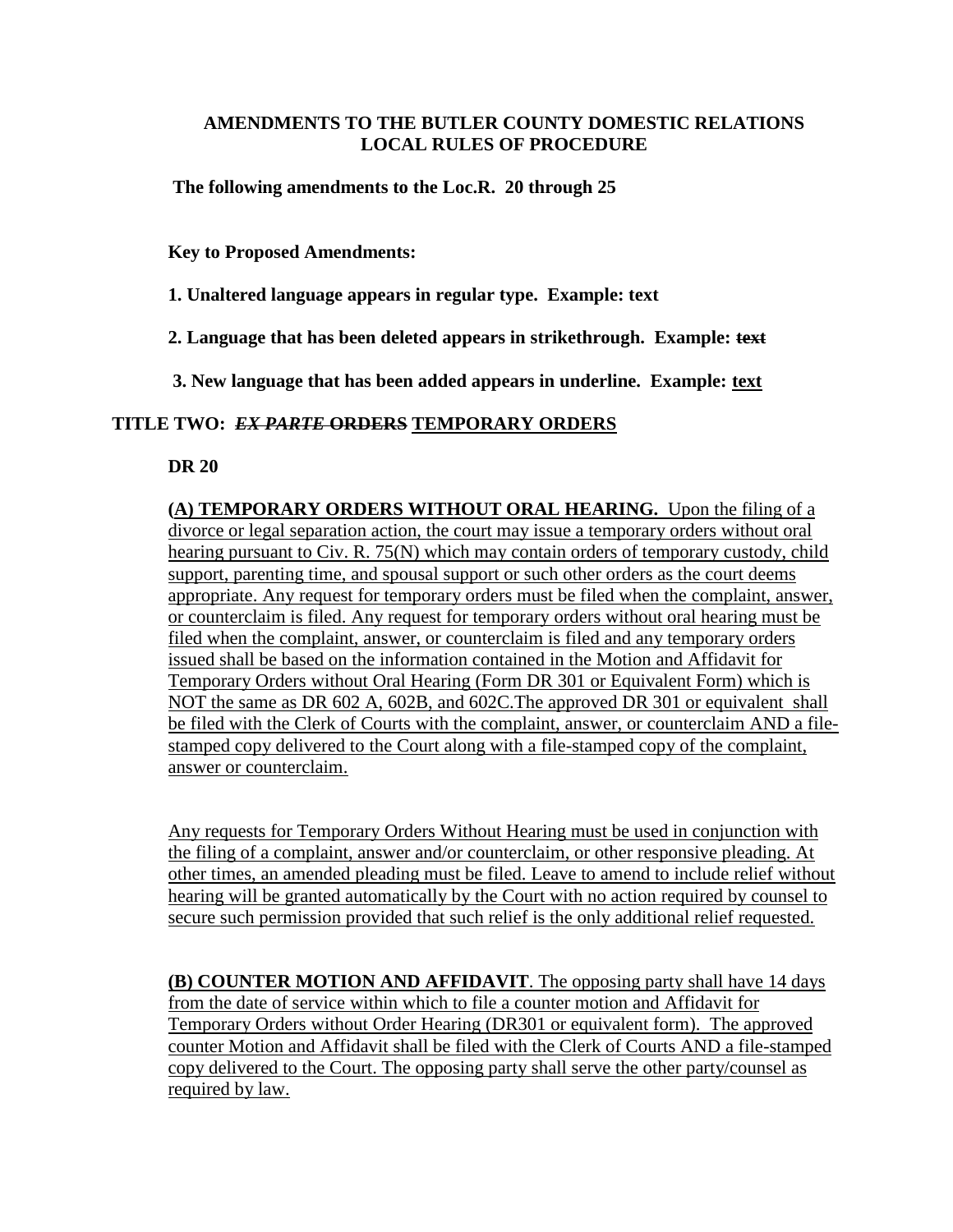**(C) NOTICE OF PERFECTION OF SERVICE**. The party requesting a temporary order without hearing must file a Notice of Perfection of Service (Form DR 303) advising the Court that the other party has been served. It is the responsibility of counsel or selfrepresented party to verify service on the opposing party. No order will be entered before 14 days have elapsed after completion of service.

No sooner than 15 days after service, or upon filing of a Counter Affidavit, whichever occurs first, a completed Notice of Perfection of Service (Form DR 303) must be filed Clerk of Courts (and does not require Case Management Approval) and, a file-stamped copy must be submitted to the Court. Either party may submit the Notice. Only the filing of the Notice will activate the issuance of a temporary order without hearing. The assigned hearing Officer will then make the appropriate orders without oral hearing which will be mailed or emailed to the parties/counsel as necessary.

**(D)** The Court will set for hearing any motions for a temporary orders not filed with the complaint, answer, or counterclaim.

## **Residential Parent Status**

## **(A) When both parties remain in the same home**

If, at the time the Complaint is filed, both parties are living in the marital residence, the Plaintiff shall file with the Complaint a motion and *ex parte* order which provides:

- (1) A statement that the parents will share the rights and responsibilities regarding their child(ren) in accordance with established practices of the household.
- (2) A statement pending further order of the court, each parent shall be the residential parent of the child(ren).
- (3) The mandatory language regarding the notice of intent to relocate.
- (4) An order of equal access to the child(ren)'s school or medical records **or** an order limiting a parent's access.
	- a. Any order limiting a parent's access shall contain specific findings of fact which support such limitation.
	- b. A notice to the keeper of records regarding failure to comply.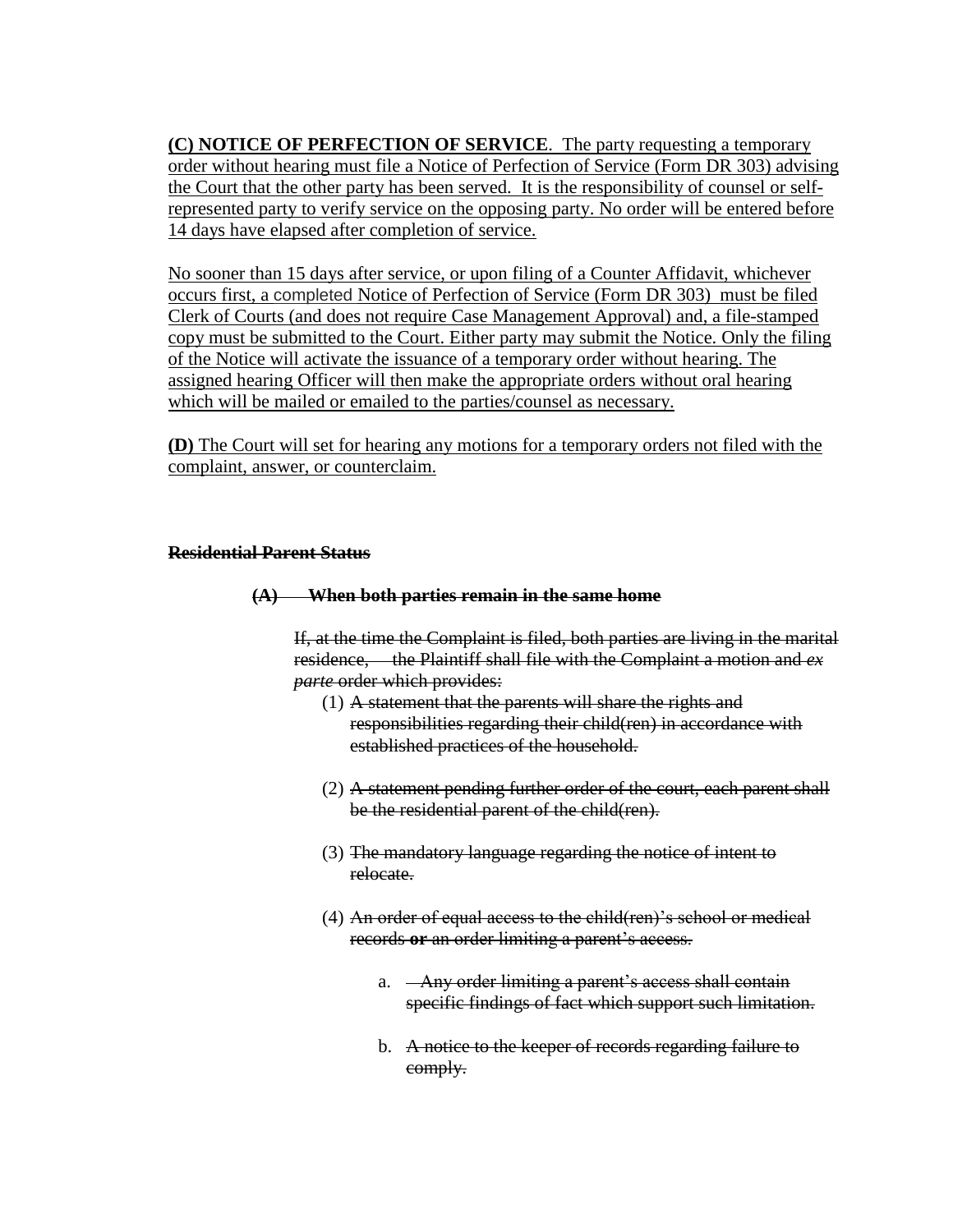#### **(B) When the parties are separated**

If, at the time the Complaint is filed, the parties live in separate households, the Plaintiff shall file with the Complaint a motion and *ex parte* order which provides:

- (1) A statement that designates residential parent status to the person who has had actual, physical custody of the children the majority of the time through a regular and routine schedule preceding the filing of the Complaint. This order shall be filed even if the filing party is also filing a motion requesting a change or modification by which he or she seeks to be granted residential parent status.
- (2) A parenting time order for the non-residential parent in accordance with the Parenting Guidelines (Form DR610.1), or sets forth a parenting time schedule that the parties have already established.

The Movant must fully and accurately complete the Supreme Court of Ohio Uniform Domestic Relations Form - Affidavit 3 or a Parenting Proceeding Affidavit (Form DR616). The Court has adopted a standard parenting time schedule (Form DR610.1) attached as an appendix to these rules. If the parties have entered into an informal agreement regarding parenting time that is regular and subject to routine, that schedule must be accurately set forth in the Supreme Court of Ohio Uniform Domestic Relations Form – Affidavit 3. The specific parenting time schedule shall be set forth in detail under the "Period of Residence" section in Affidavit 3, including the length of time the parties have followed the parenting time schedule, as well as the school district that the children attended in the current school year. If additional space is needed to set forth the parenting time schedule in detail, a supplemental parenting proceeding affidavit may be prepared to set forth the parenting schedule in detail.

- (3) The mandatory language regarding the notice of intent to relocate.
- (4) An order of equal access to the child(ren)'s school or medical records **or** an order limiting a parent's access.
	- i. Any order limiting a parent's access shall contain specific findings of fact which support such limitation.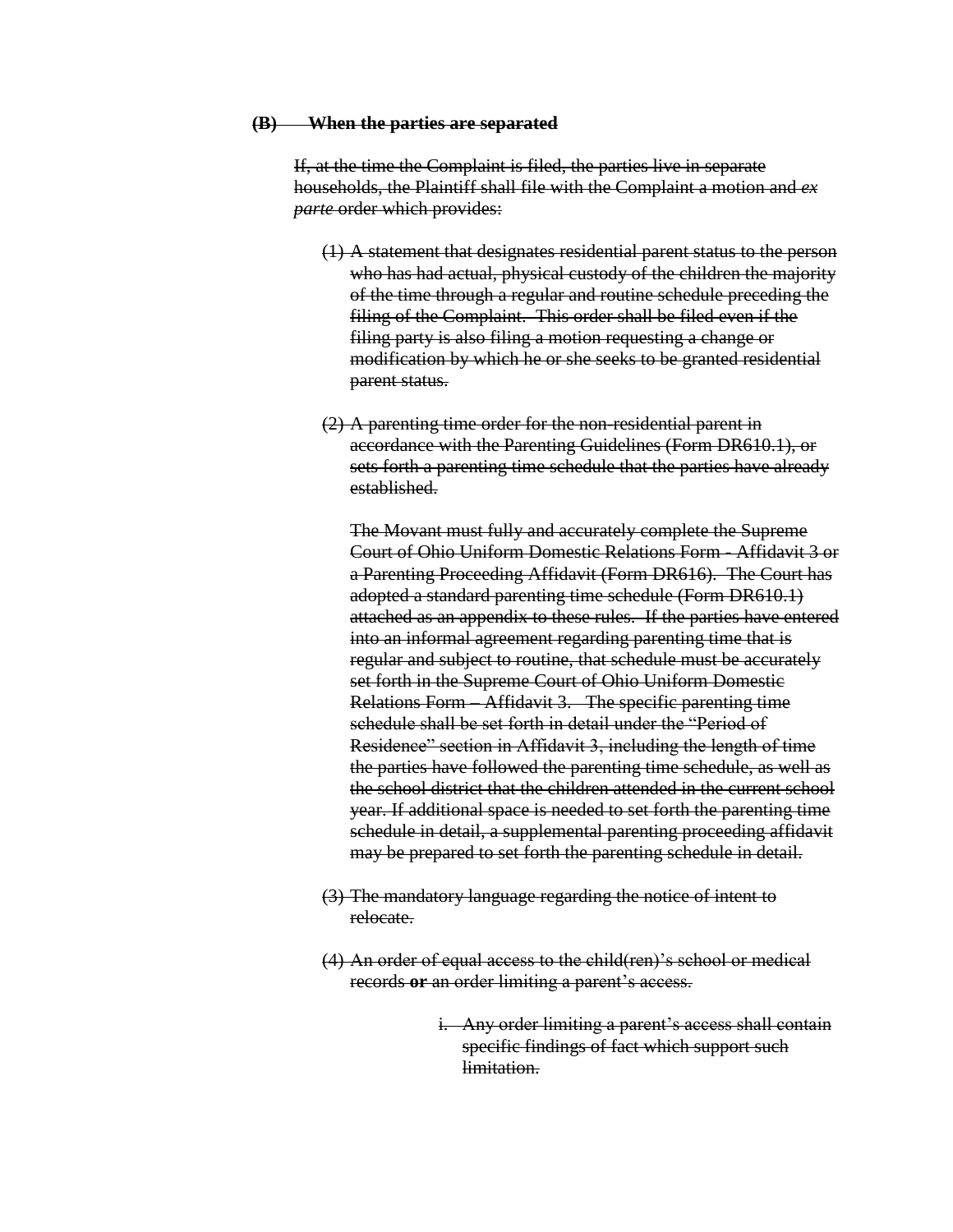- ii. A notice to the keeper of records regarding failure to comply.
- (5) If the filing party wishes to restrict or deny parenting time, an *ex parte* order must be obtained from a judge and supported by affidavit. If parenting time is denied or restricted by an *ex parte*  order, notice of the restriction, notice of service and notice of hearing shall be served upon the restricted party.

The Court shall review all affidavits before *ex parte* orders are granted and retains discretion pursuant to Civ.R.75 (N) and O.R.C. 3109.04 ex seq. The Court will order sanctions, including costs for misrepresentation, when a parent claims to have custody of a child at a time when no such custody existed.

A responsive pleading may contain a counter affidavit, such as Supreme Court of Ohio Uniform Domestic Relations Form – Affidavit 5. Any responsive pleading to set aside an *ex parte* order filed consistent with this rule shall be heard by the Court at the earliest possible date.

(6) If at the time of filing there is a civil protection order that contains an order for parenting, the terms of the civil protection order's parenting order shall be written into the *ex parte* order. A copy of the entire, most recent, civil protection order shall be attached.

#### **(C) When the parties separate after the filing of an** *ex parte* **order**

*Ex parte* orders shall only be issued at the time of initial filing. If circumstances change after the filing of the *ex parte* order, the parties must seek a new order by motion and hearing or submit an Agreed Entry accompanied by a Notice to Case Management (Form C16).

## **(D) When Juvenile Court or another court has jurisdiction over the children, or the children are subject to a parenting order from this Court pursuant to ORC 2301.03(K)**

Every Complaint for Divorce, Annulment, Legal Separation or Petition for

Dissolution shall include a statement of whether the Juvenile Court, another court or this Court, pursuant to a parenting order, has jurisdiction over any of the children of a marriage. When Juvenile Court, another court or this Court pursuant to a parenting order has jurisdiction of any of the children of a marriage, the pleadings shall identify those children by name, include the case number(s), and what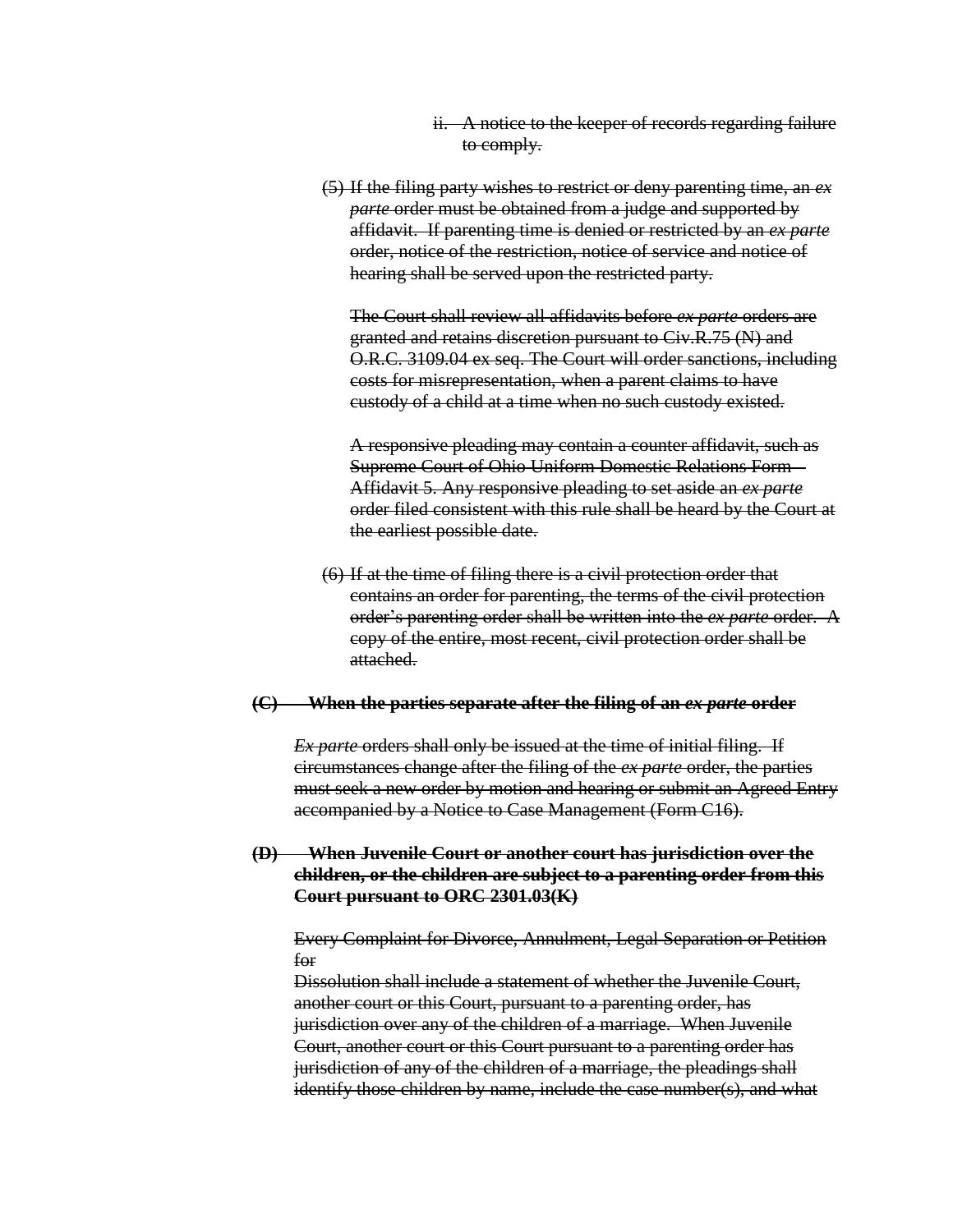allocation of parenting rights and responsibilities (including parenting allocation of parenting time, child support, tax exemptions, and health insurance) are included in the order from Juvenile Court, this Court pursuant to a parenting order or another court. A copy of the order shall be attached.

#### **DR 21. Temporary Child Support Order**

#### **(A) When both parties remain in the same home**

If both parties remain in the marital residence, the Plaintiff shall file with the Complaint an *ex parte* order, which provides that each parent shall continue to provide support and maintain all current health insurance coverage for the minor children in accordance with the established practices of the household.

#### **(B) When Juvenile Court or this Court pursuant to a child support order through a "DS" case has jurisdiction over any of the children**

Every Complaint for Divorce, Annulment, Legal Separation or Petition for Dissolution shall include a statement of whether Juvenile Court or this Court, pursuant to a child support order through a "DS" case, has jurisdiction over any of the children of a marriage. When Juvenile Court or this Court, pursuant to a child support order through a "DS" case, has jurisdiction of some, but not all of the children of a marriage, the pleadings shall identify those children by name over which Juvenile Court or this Court pursuant through a "DS" case has jurisdiction and shall state the case number(s).

#### **(C) When the parties are separated**

- $(1)$  If the parties live in separate households and one party has been designated the residential parent of the children, the Plaintiff shall file with the Complaint a motion and *ex parte* order which requires the non-residential parent to pay child support.
- (2) The filing party shall complete and file Supreme Court Affidavit 4 - Health Insurance Affidavit with the child support computation worksheet.
- (3) The amount of the child support order shall be calculated pursuant to O.R.C. 3119.01-3119.02, O.R.C. 3119.29-3119.32 and calculation sheets shall be attached to each temporary order.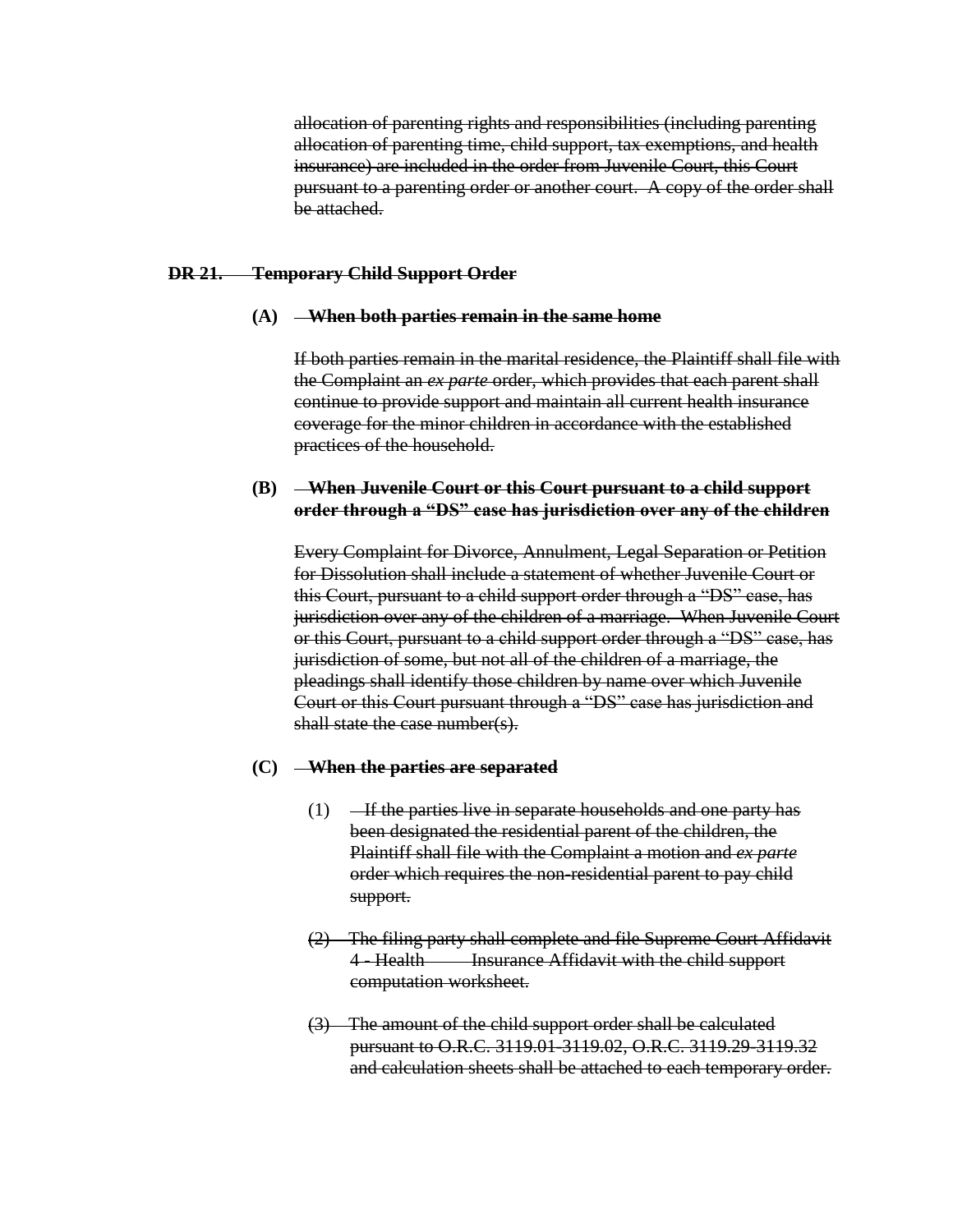In addition the order shall state the amount of the child support obligation per child, per month.

(4) Child support shall be calculated in one (1) of the following manners:

(a) If an Administrative Order exists and:

- (i) It is not adopted by a court; the filing party shall:
	- (1) Attach the administrative order and calculation sheet.
	- (2) Provide language adopting the same order as the temporary order of support. The effective date of the order is set forth in the Administrative Order.
	- (3) If the administrative order was issued on or before March 27, 2019, provide a statement of the child support obligation stated in Appendix A – Child Support Language.
	- (4) If the administrative order was issued after March 27, 2019, the provide a statement of the child support obligation stated in Appendix 1(a) – Child Support and Health Insurance Language for *EX PARTE* ORDERS ONLY.
- $(ii)$  It is adopted by a Juvenile Court then the filing party shall attach the adopted order and calculation worksheet and shall provide the case number of the Juvenile Court case, provide language that the obligation of support is pursuant to the Juvenile Court order and the order is subject to the continuing jurisdiction of the Juvenile Court.
- (iii) It is adopted through the Domestic Relations Court via a DS case pursuant to O.R.C. 2301.03(K), then the filing party shall attach the adopted order and calculation worksheet, shall provide the "DS" case number, provide language that the obligation of support is pursuant to the "DS" case and the order is subject to the continuing jurisdiction of the Domestic Relations Court in the "DS" case, until a final appealable order issues in the "DR" divorce case.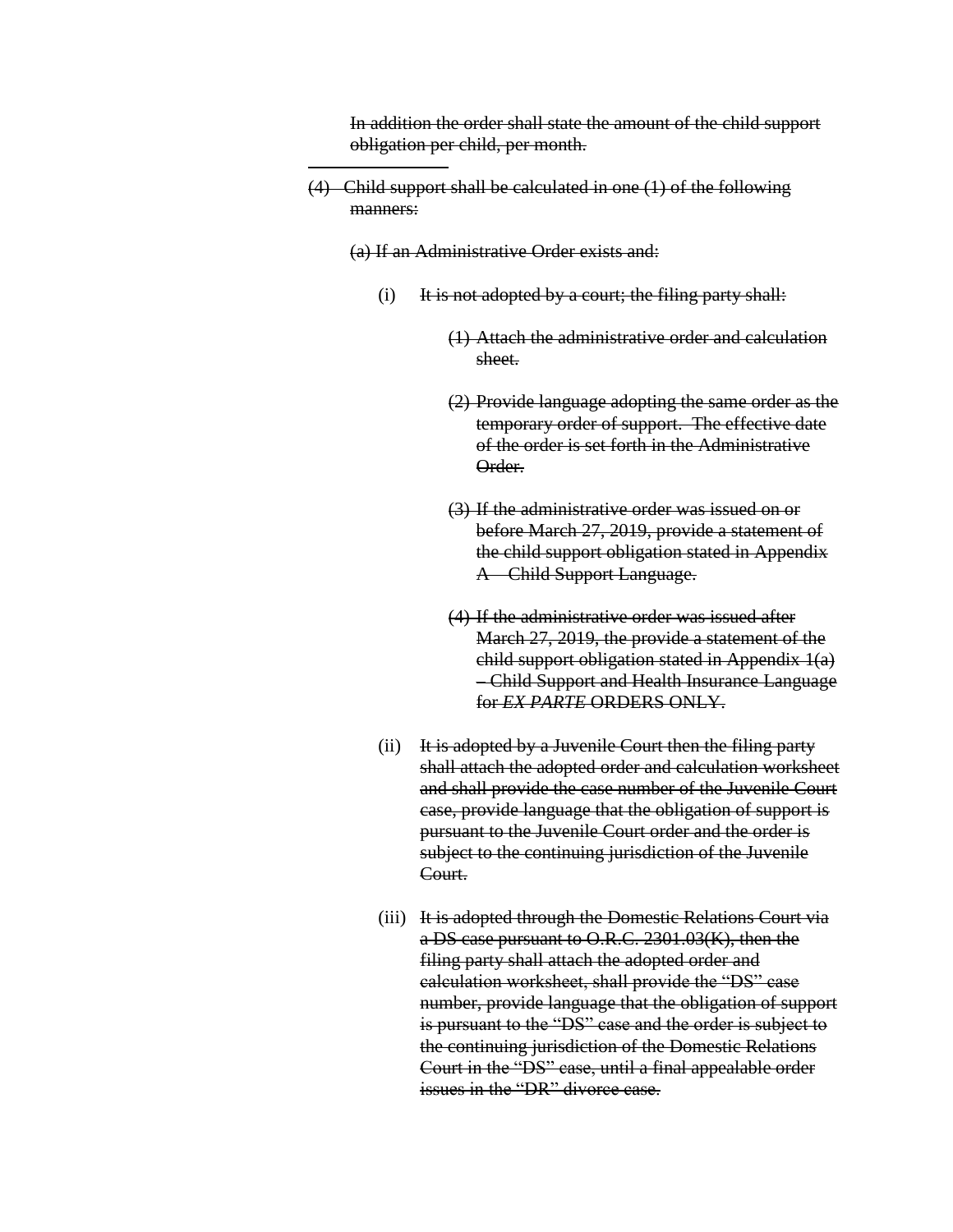(b) If the income of the Obligee and Obligor is known, and:

- (i) The combined gross annual income of both parents is \$336,000.00 (three hundred thirty six thousand dollars) or less, child support shall be calculated in accordance with the statutory guidelines and worksheet and stated in total monthly and per child, per month terms.
- (ii) The combined gross annual income of both parents is greater than \$336,000 (three hundred thirty six thousand dollars), child support shall be in accordance with the statutory guidelines and worksheet; **except**, the combined child support obligation shall be limited to the amounts set forth in the basic child support schedule for combined gross incomes of \$336,000 (three hundred thirty six thousand dollars).
- (c) If the income of the Obligee or Obligor is unknown, but the employment is known, a statement that child support cannot be calculated at this time and the information is being obtained by subpoena *duces tecum;*
- (d) If both the income and employment of the Obligee or Obligor is unknown, a statement that the information cannot be obtained by reasonable means and that child support was calculated in one (1) of the following manners:
	- (i) The filing party has made a good faith estimate based upon the past income information of the Obligee's or Obligor's income and calculated child support in accordance with the guidelines, subject to the limit imposed by subsection (b)(ii) above if the estimated combined gross income of the parties is more than \$336,000 (three hundred thirty six thousand dollars) or
	- (ii) The filing party does not know if the Obligee or Obligor has any income and child support is in accordance with the statutory minimum support order and the Obligor shall seek work.
	- (iii) If the Obligor has no income, the order will provide that the Obligor seek work and pay the statutory minimum support order (currently \$80.00 (eighty dollars) per month for all children subject to the order). If the Obligor has no income and the filing party believes the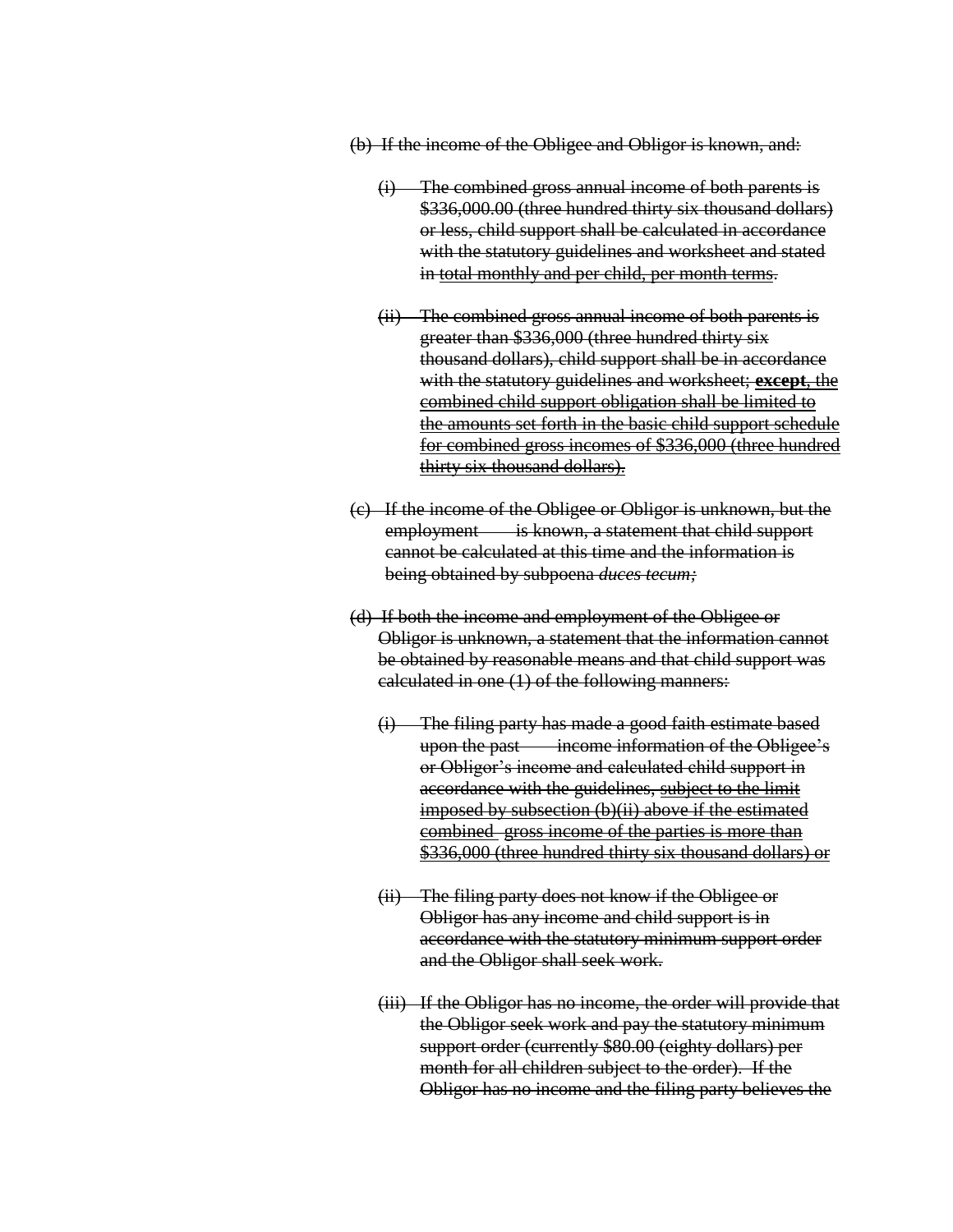Obligor is voluntarily unemployed or underemployed, then the filing party may request a hearing for the Court to impute income.

- (5) All child support obligations shall be stated pursuant to Appendix 1(a) – Child Support and Health Insurance Language for EX PARTE ORDERS ONLY and contain the following:
	- (a) Mandatory language regarding the duty of support continuing beyond the age of majority.
	- (b) Mandatory language requiring withholding order to issue.
	- (c) Mandatory language regarding payment through CSEA directly until a withholding goes into effect.
	- (d) Mandatory language regarding acceptance of payments of support not made through the CSEA shall be deemed a gift.
	- (e) Mandatory language regarding notice to the CSEA of current address.
	- (f) Mandatory language regarding parties' duty to notify CSEA in writing of change in employment or availability of any other sources of income.
	- (g) Mandatory language regarding payment methods.

"To make payments through the Butler County CSEA:

Make cash or credit card payments *only* at the following location: Butler County Child Support Enforcement Agency, Government Services Center, 315 High Street, 7<sup>th</sup> Floor, Hamilton, Ohio 45011.

Acceptable methods of payment are as follows: Visa, MasterCard, ATM, and Cash payments may be made locally in person only. **Do not send cash by mail. Personal checks will not be accepted by the Butler County CSEA."**

"To make payments to the Ohio Child Support Payment Central (OCSPC):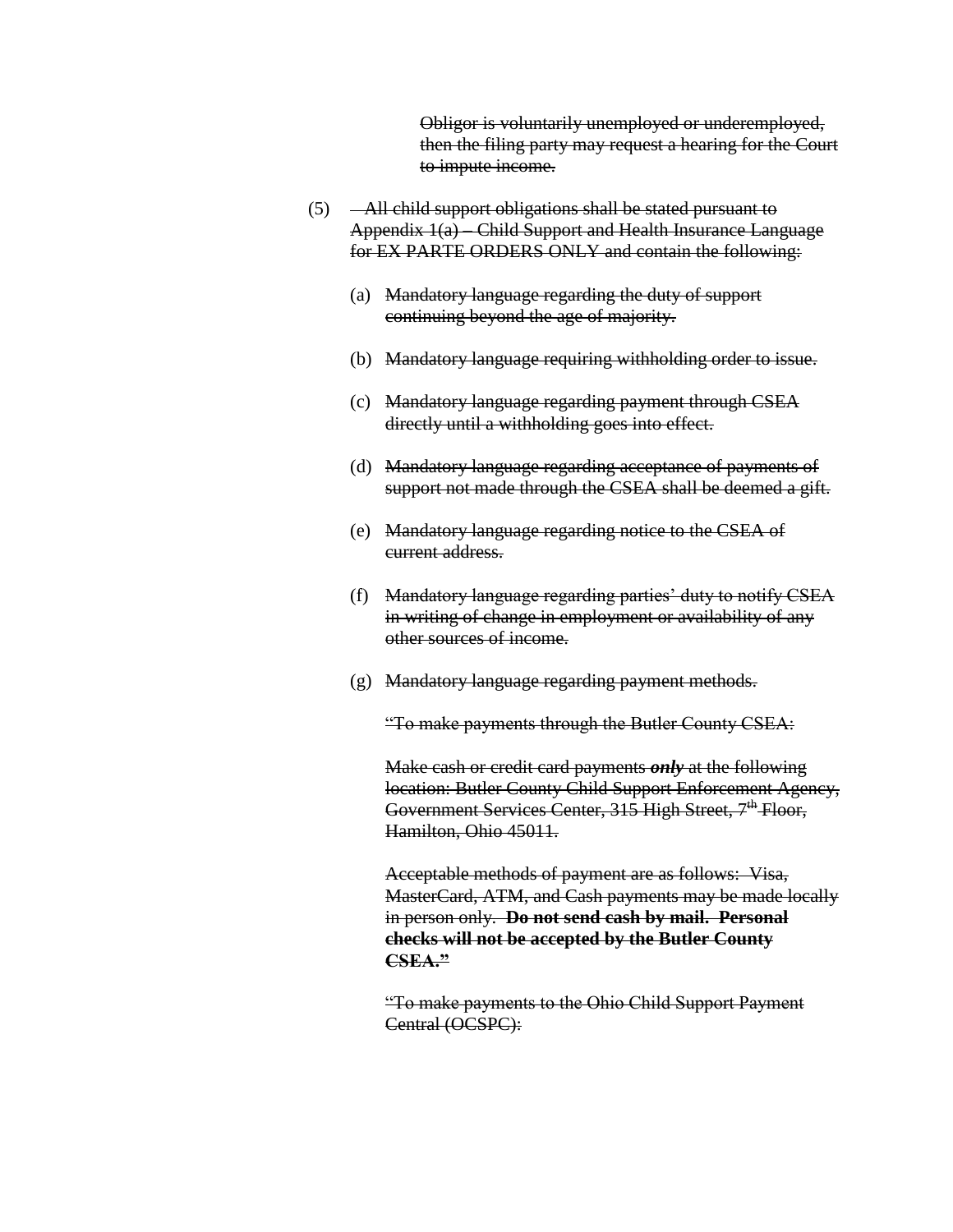The Obligor shall send payments to the following location: Ohio Child Support Payment Central, P.O. Box 182372, Columbus, Ohio 43218.

The employer shall send payments to the following location: Ohio Child Support Payment Central, P.O. Box 182394, Columbus, Ohio 43218.

Acceptable methods of payment to OCSPC are as follows: certified check, cashier's check, personal check, or money order."

- $(6)$  -The ex-parte order shall specifically identify the deduction order to be issued.
- $(7)$  If there is a request for a deviation from guideline child support, the submitting party shall comply with the mandatory language requirements in Appendix 1(a) – Child Support and Health Insurance Language for EX PARTE ORDERS ONLY and shall be accompanied by a Notice to Case Management (Form C16). Case Management is responsible for processing.
- (8) Temporary child support orders shall be effective the first Friday following service upon the non-filing party.
- (9) Upon submission of a filed Complaint containing a previously approved *ex parte* child support order to the Case Management Office, the Court will forward a copy, along with the completed IV-D application (see Rule DR11) and Withholding Order/Qualified Medical Child Support Order Information Sheet (Form DR201) (see Rule DR7) to the CSEA.
- (10) The CSEA will begin administrative enforcement of the temporary order after verifying service in accordance with this Rule.
	- (a) If, upon receipt of a temporary order, the CSEA determines it is unable to administer the order, the CSEA shall promptly send a written notice to the Court, and the parties (or counsel if represented), specifying the issue or issues causing the temporary order to be unenforceable. CSEA will take no further administrative enforcement action on the temporary order absent further direction from the Court.
	- (b) CSEA will not administratively modify, or file judicial enforcement actions related to, temporary child support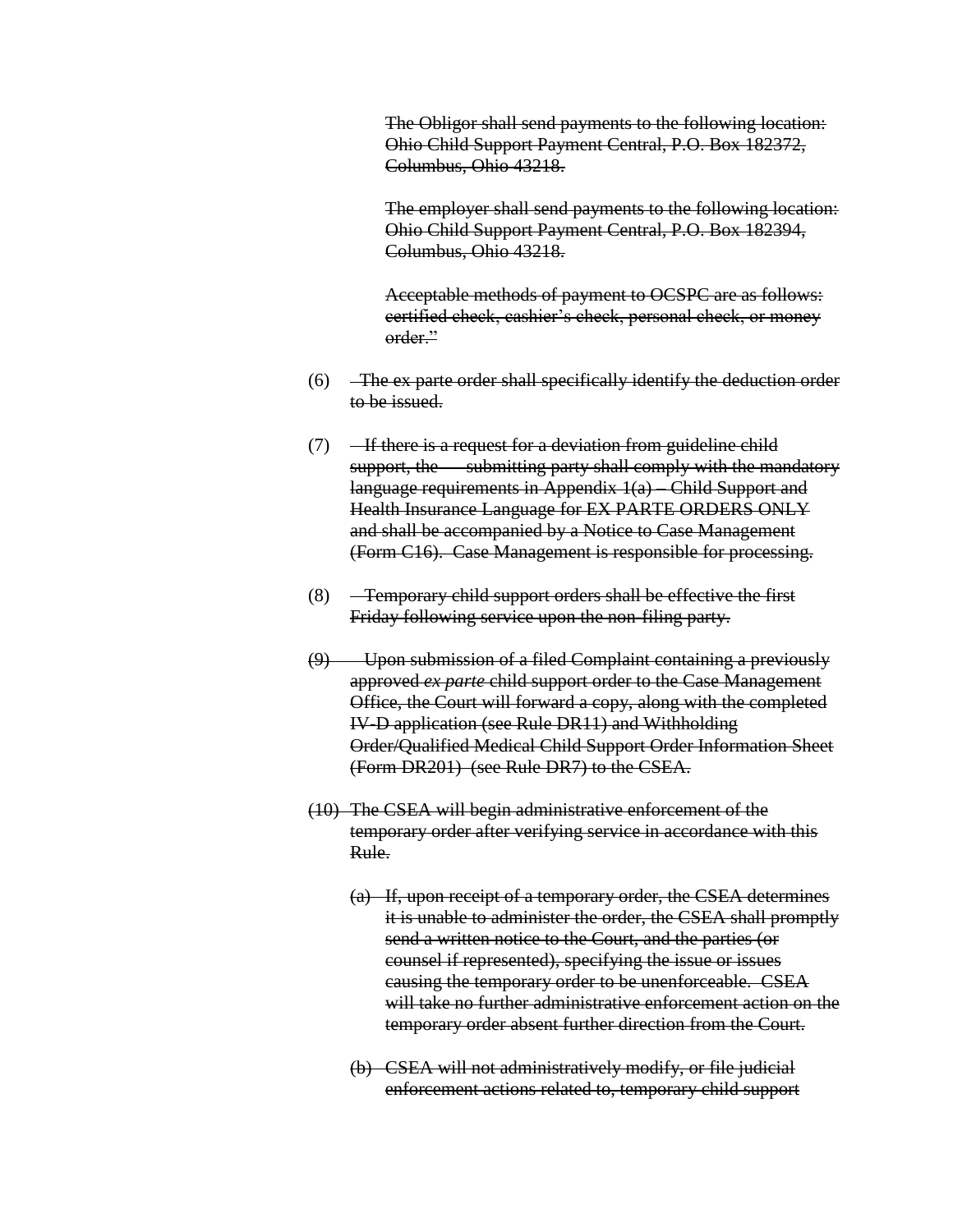orders. Any modification or judicial enforcement actions concerning temporary child support orders shall be by motion only.

- (11) All temporary child support orders shall include a motion and *ex parte* order addressing the health care insurance and uncovered medical expenses of the children that contains the following:
	- (a) Mandatory language that the parties shall continue to provide health insurance for the minor children according to the standard practices of the household.
	- (b) Mandatory language that the employer of the person required to obtain private health insurance is required to release to the other parent private health insurance coverage information.
	- (c) Mandatory language that the person required to obtain private health care insurance coverage for the children obtains new employment; the agency shall comply with the requirements of section 3119.34 of the Revised Code.

## **DR 22. Temporary Order for Payment of Debts**

- **(A)** If, at the time of the filing, the parties are living in the same household, the plaintiff shall file with the complaint a motion, supported by affidavit and order providing that the parties shall continue to pay their marital debts and obligations in accordance with the established practices of the household.
- **(B)** If, at the time of the filing, the parties are living in separate households, either party may file a motion for a temporary order allocating debts and expenses.

#### **DR 23. Temporary Spousal Support**

There shall be no *ex parte* orders for temporary spousal support. Spousal support may be awarded only upon motion and hearing or an Agreed Entry.

## **DR 21 25.** ORAL HEARINGS ON TEMPORARY ORDERS **Relief from Pre-Decree**  *Ex Parte* **Orders**

**(A) Request for Oral Hearings.** Pursuant to Civ. R. 75 (N)(2), an oral hearing may be requested after the filing of a temporary order. The party seeking an oral hearing shall submit a request for oral hearing to the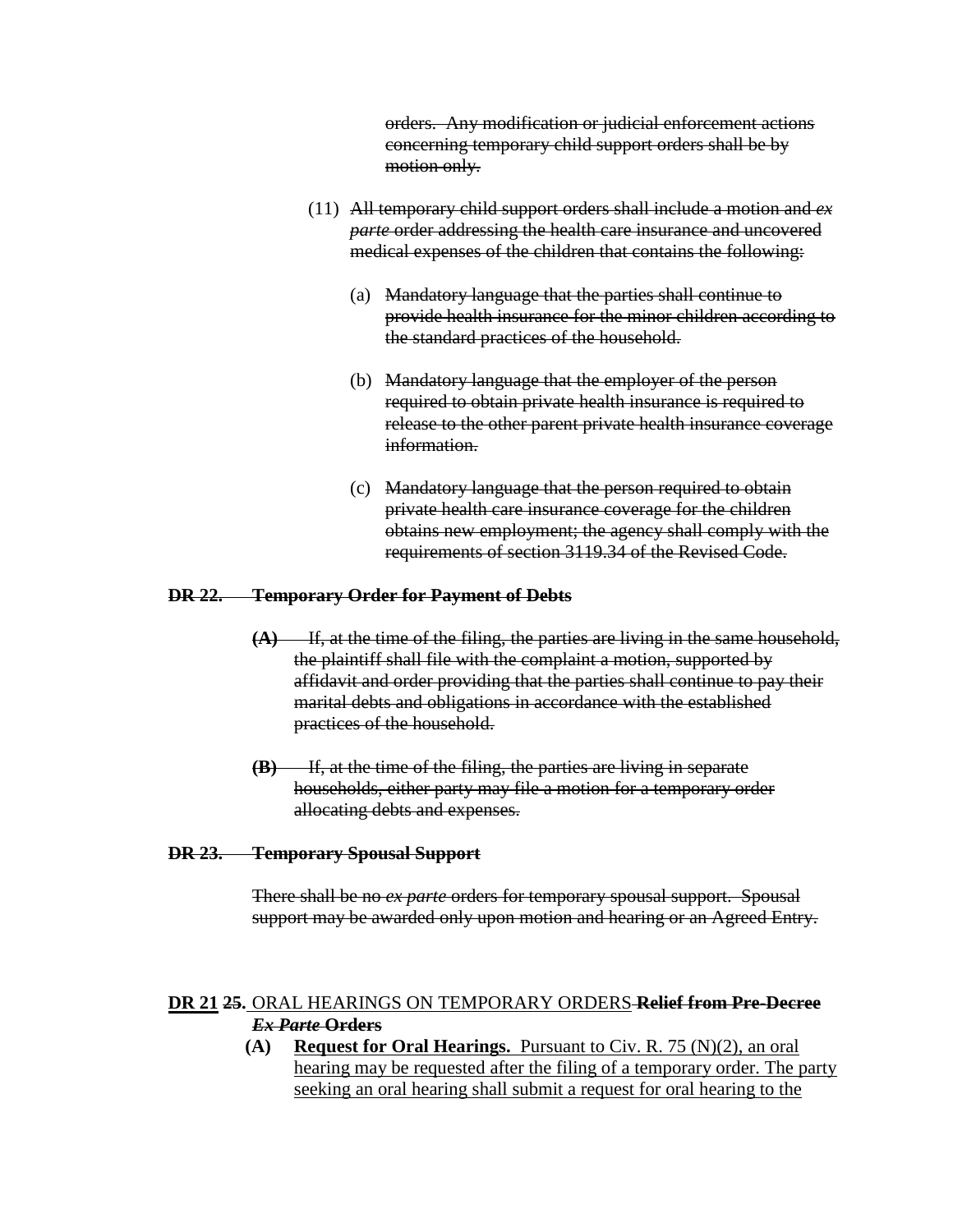Case Management office for the purpose of scheduling the hearing before a hearing officer (DR302 or equivalent). Where applicable, the opposing party or counsel for the opposing party, if represented, shall also be contacted for the scheduling of the oral hearing. After the oral hearing date is scheduled, then the requesting party or counsel for the requesting party shall file request and serve the request upon opposing counsel or party pursuant to the Ohio Civil Rules. A party's request for oral hearing shall not suspend the temporary order.

**(B) Inaccurate Affidavits**. If a temporary order is filed based upon false or misleading information placed in the affidavit by the party, then the court may modify the temporary order retroactively to correct the misrepresentation at any time prior to the filing of the final decree. If an oral hearing results from a deliberate, material misrepresentation in an affidavit, an award of attorney fees may be made against the party making the misrepresentation.

## **DR 24 22. Mutual Temporary Restraining Orders**

The Domestic Relations Court will issue standing mutual restraining orders (DR FORM14) and attached by the Clerk of Courts at the time a complaint is filed. Plaintiff shall be deemed served with the Mutual Restraining Orders upon the filing of the complaint. The Mutual Restraining Orders shall be served on the defendant-spouse with the summons.

Mutual Restraining Orders shall remain in effect during the pendency of the case unless modified by the court. Any other request for a restraining order shall be awarded only upon motion and hearing. In all cases, upon the filing of the initial complaint for divorce, annulment or legal separation, both spouses shall be restrained from:

- **(A)** Striking, abusing, harassing, stalking, threatening, or injuring the other spouse.
- **(B)** Obstructing or interfering with the other spouse's parenting time or communication with the minor child(ren); permanently removing the minor child(ren) from the State of Ohio; concealing the whereabouts of the minor child(ren) from the other spouse; or disparaging, denigrating or otherwise speaking ill of the other spouse to or in the presence or hearing of the minor child(ren).
- **(C)** Damaging, moving, selling, giving away, transferring, withdrawing, disposing of, pledging, concealing, hiding, assigning or encumbering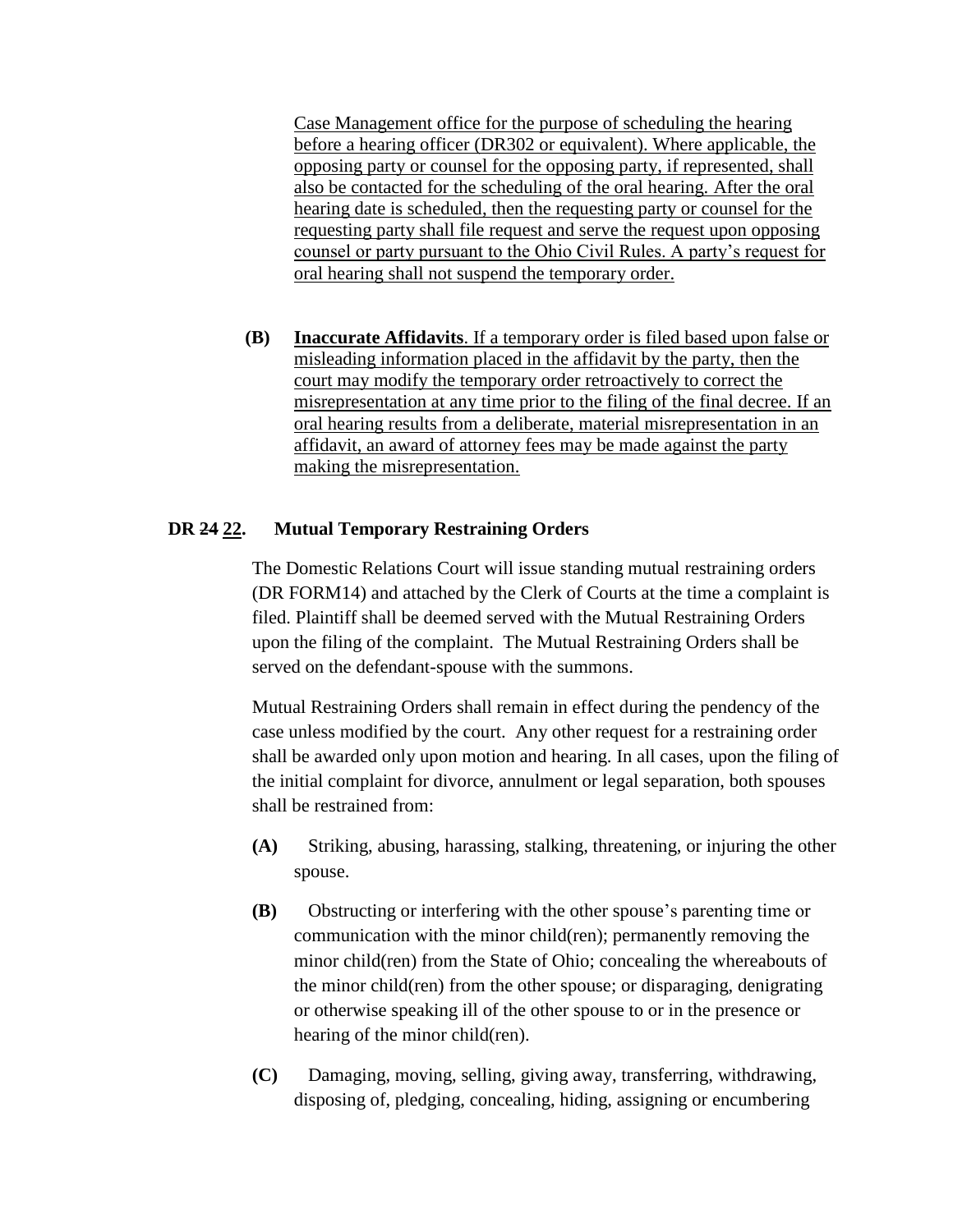any interest which either party may have in real property, personal property, funds, accounts, business interests, safe deposit boxes, investments, household goods, vehicles, without the prior written consent of the other spouse or the Court.

- **(D)** Interfering with the other spouse's use of the vehicle currently used primarily by him/her.
- **(E)** Incurring debt on existing lines of credit or credit cards in the name of the other spouse or in the spouses' joint names, unless by prior agreement of the spouses or Order of Court.
- **(F)** Voluntarily changing the terms or beneficiary of, terminating coverage of, cashing in, borrowing against, encumbering, transferring, canceling or failing to renew any type of insurance, including health, automobile, life, disability, home or fire insurance that provides coverage for a spouse or child(ren) of the parties.
- **(G)** Claiming any minor child(ren) of the marriage for tax purposes until further order of the Court.
- **(H)** A spouse who has been voluntarily absent from the marital residence for a period of at least thirty (30) consecutive days, is hereby restrained from re-entering the marital residence.
- **(I)** Voluntarily liquidating, encumbering, borrowing against, cashing in, changing the beneficiary, terms or conditions of any retirement or pension plan or program that provides any benefit to a spouse or child(ren) of the parties and/or of either or both spouses.
- **(J)** Withdrawing funds from joint or individual bank, savings and loan association, and/or credit union accounts, retirement or pension funds (including IRA, Keogh, deferred compensation, or 401(k) accounts), trust brokerage houses or other financial institution accounts, except if such accounts are business accounts; provided however, that no stock broker is restrained from buying, selling or otherwise dealing with any stock, bond or other investment for the account of either spouse or both spouses. THE MUTUAL RESTRAINING ORDER IS NOT INTENDED TO RESTRAIN MONIES RECEIVED IN THE FORM OF WAGES AND SHALL NOT PREVENT THE PAYMENT OF ORDINARY AND NECESSARY BUSINESS EXPENSES AND LIVING EXPENSES CONSISTENT WITH THE PRACTICES OF THE PARTIES DURING THE MARRIAGE AND SHALL NOT